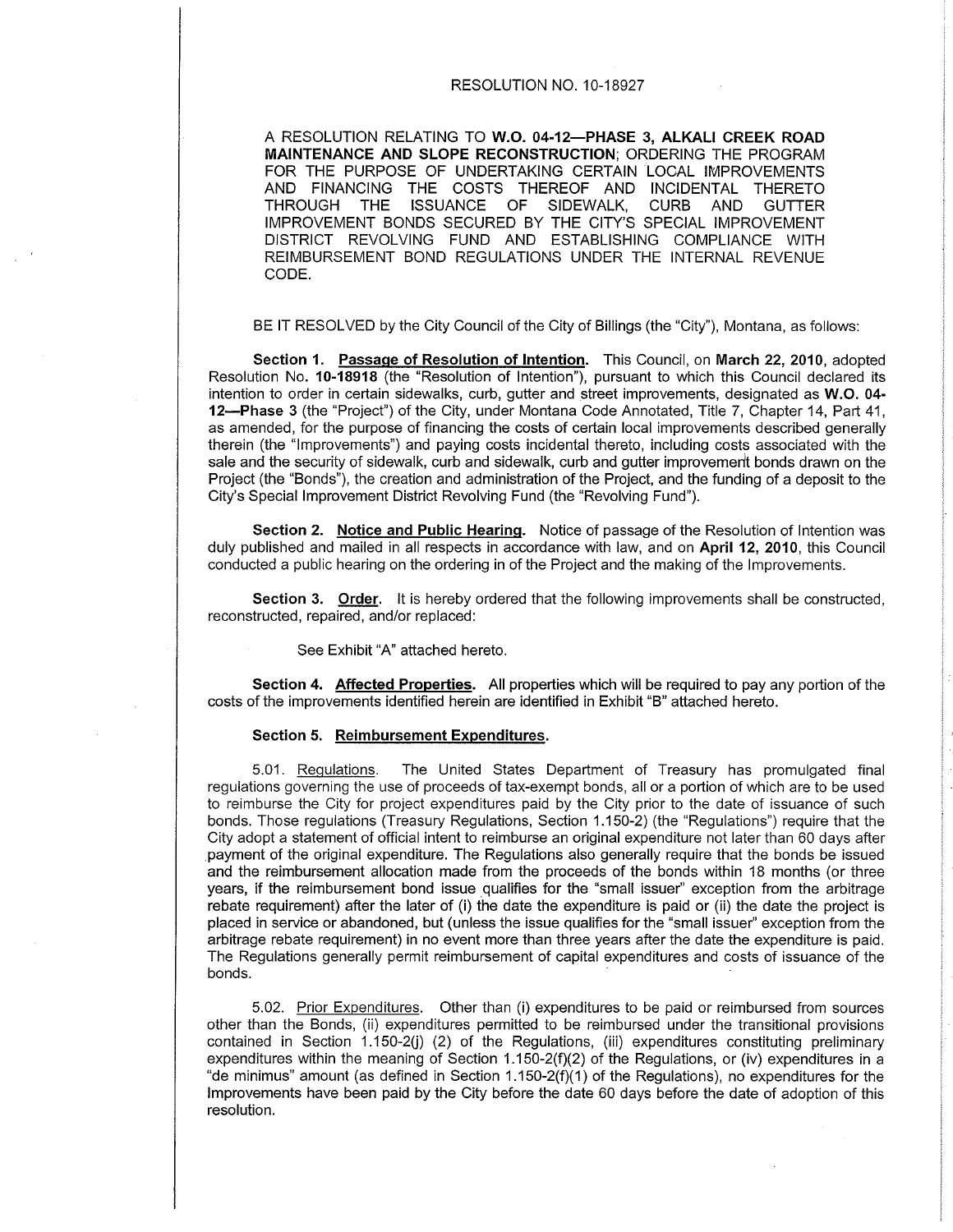5.03. Declaration of Intent. The City reasonably expects to reimburse the expenditures made for costs of the Improvements out of the proceeds of Bonds in an estimated maximum aggregate principal amount of \$115,000 after the date of payment of all or a portion of the costs of the lmprovements. All reimbursed expenditures shall be capital expenditures, a cost of issuance of the Bonds or other expenditures eligible for reimbursement under Section 1.150-2(d)(3) of the Regulations.

5.04. Budgetary Matters. As of the date hereof, there are no City funds reserved, allocated on a long-term basis or othenruise set aside (or reasonably expected to be reserved, allocated on a longterm basis or otherwise set aside) to provide permanent financing for the expenditures related to the lmprovements, other than pursuant to the issuance of the Bonds. The statement of intent contained in this resolution, therefore, is determíned to be consistent with the city's budgetary and financial circumstances as they exist or are reasonably foreseeable on the date hereof.

5.05. Reimbursement Allocations. The City's financial officer shall be responsible for making the "reimbursement allocations" described in the Regulations, being generally the transfer of the appropriate amount of proceeds of the bonds to reimburse the source of temporary financing used by the City to make prior payment of the costs of the lmprovements. Each allocation shall be evldenced by an entry on the official books and records of the City maintained for the Bonds or the lmprovements and shall specifically identify the actual original expenditure being reimbursed.

Section 6. Property Owner Option to Construct Improvements. Notice of passage of this Resolution shall be mailed to all affected property owners and said owners shall have thirty (30) days from the date of said Notice in which to install the ordered improvements at their cost and expense. In the event the owners do not take said action within the said thirty (30) day period, the City will install the improvements and will assess the costs thereof, all costs of administration and engineering and all bond issuance costs against the real property

PASSED AND ADOPTED by the City Council of the City of Billings, Montana, this  $12<sup>th</sup>$ day of April, 2010.



ATTEST:

BY <u>lari Martin</u> lartin, CITY

THE CITY OF BILLINGS:

Temos N. Have Shayor

Thomas W. Hanel.´MAY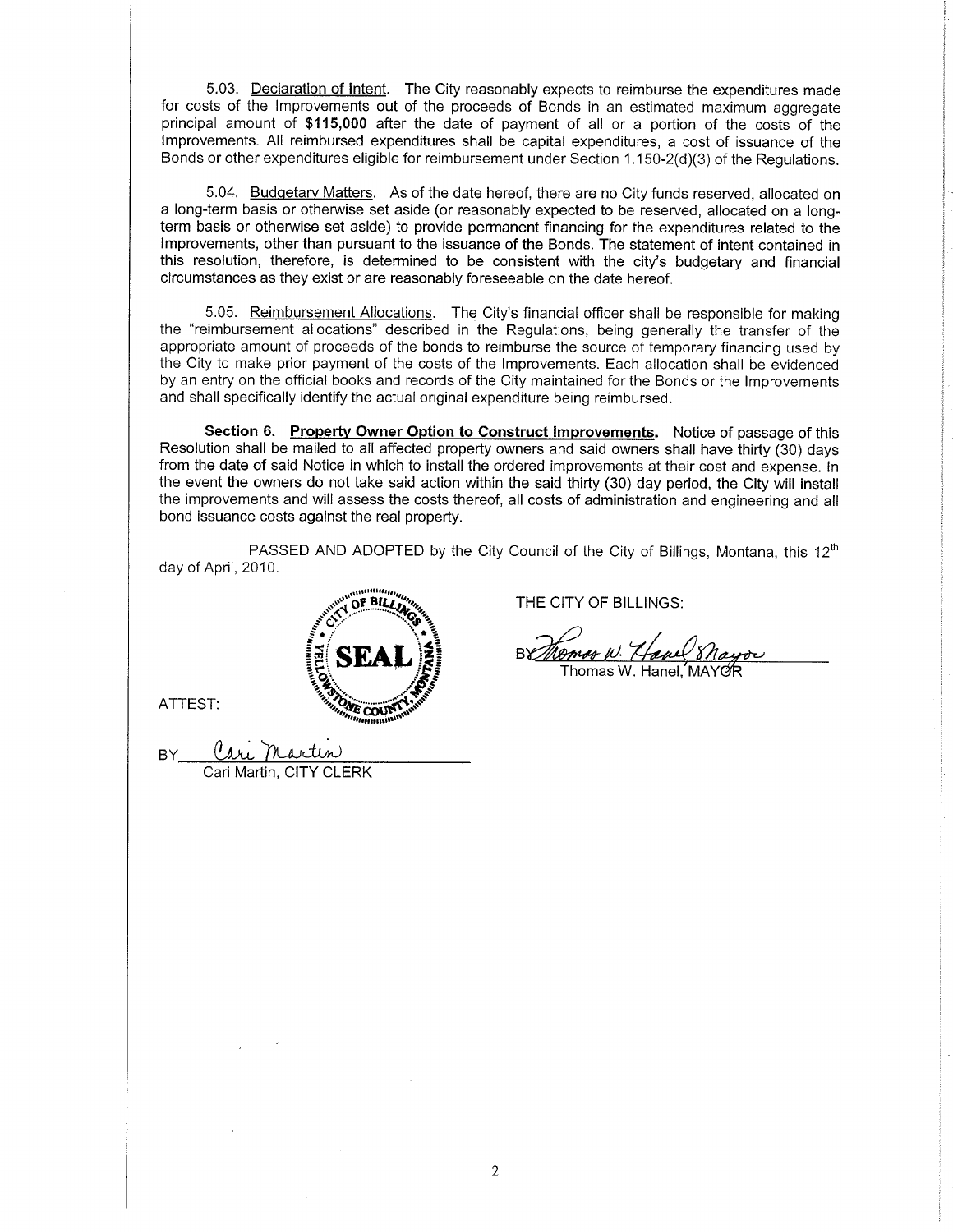# Exhibit "A" Location of Work

#### W.O. 04.12 PHASE 3, ALKALI CREEK ROAD MAINTENANCE AND SLOPE RECONSTRUCTION

Construction of street, curb and gutter, mutli-use path along the Alkali Creek Road from Black Pine Street to just west of Aronson Avenue.

#### Properties beinq assessed

#### Curb & Gutter. Drive Aprons and Multi-use path:

215 East Alkali Creek Road \* 227 East Alkali Creek Road \* 235 East Alkali Creek Road \* Morningside Homes Condo Development

#### Curb & Gutter. and Drive Apron:

204 East Alkali Creek Road